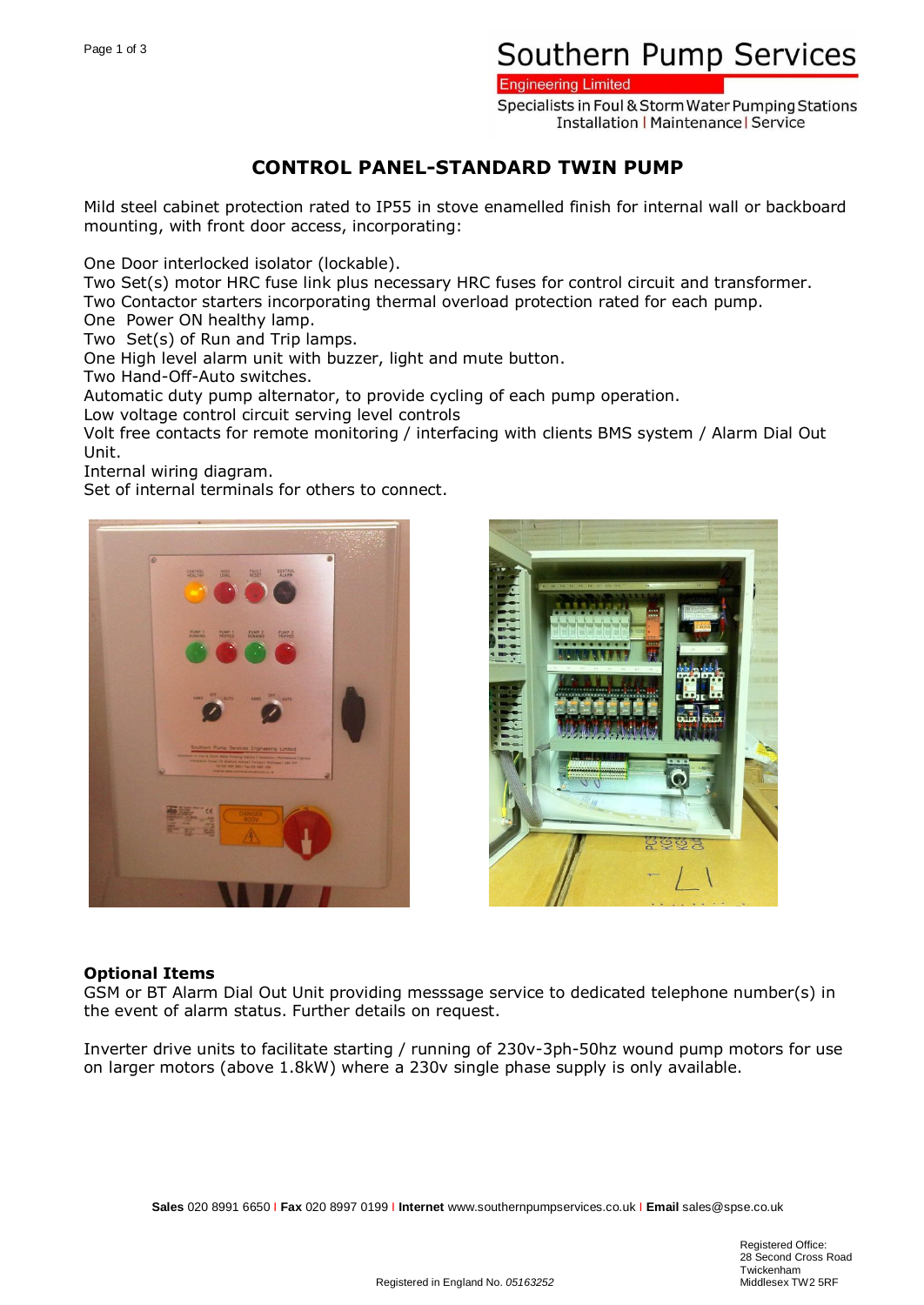## Southern Pump Services

### **Engineering Limited**

Specialists in Foul & Storm Water Pumping Stations **Installation | Maintenance | Service** 



**Sales** 020 8991 6650 I **Fax** 020 8997 0199 I **Internet** www.southernpumpservices.co.uk I **Email** sales@spse.co.uk